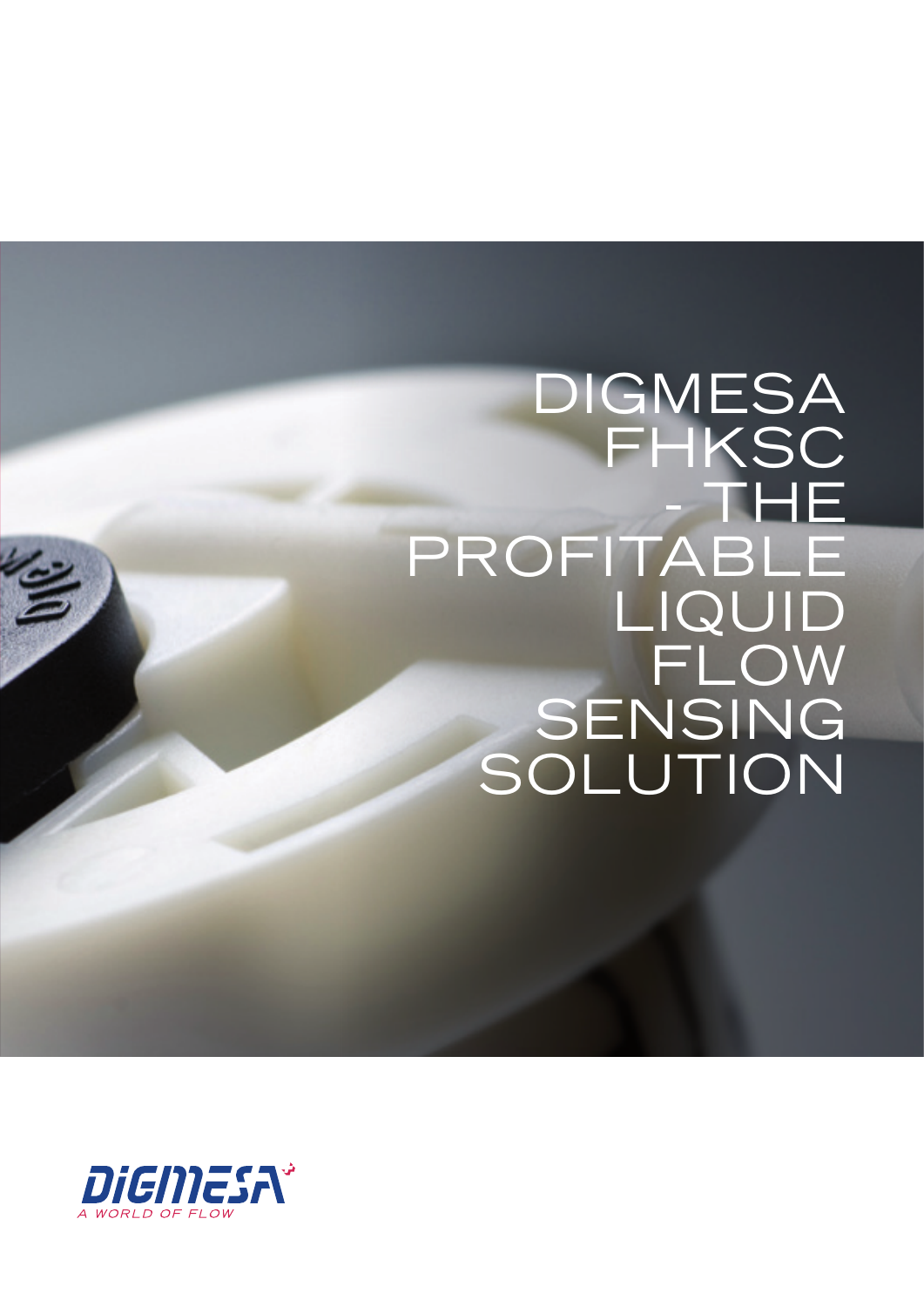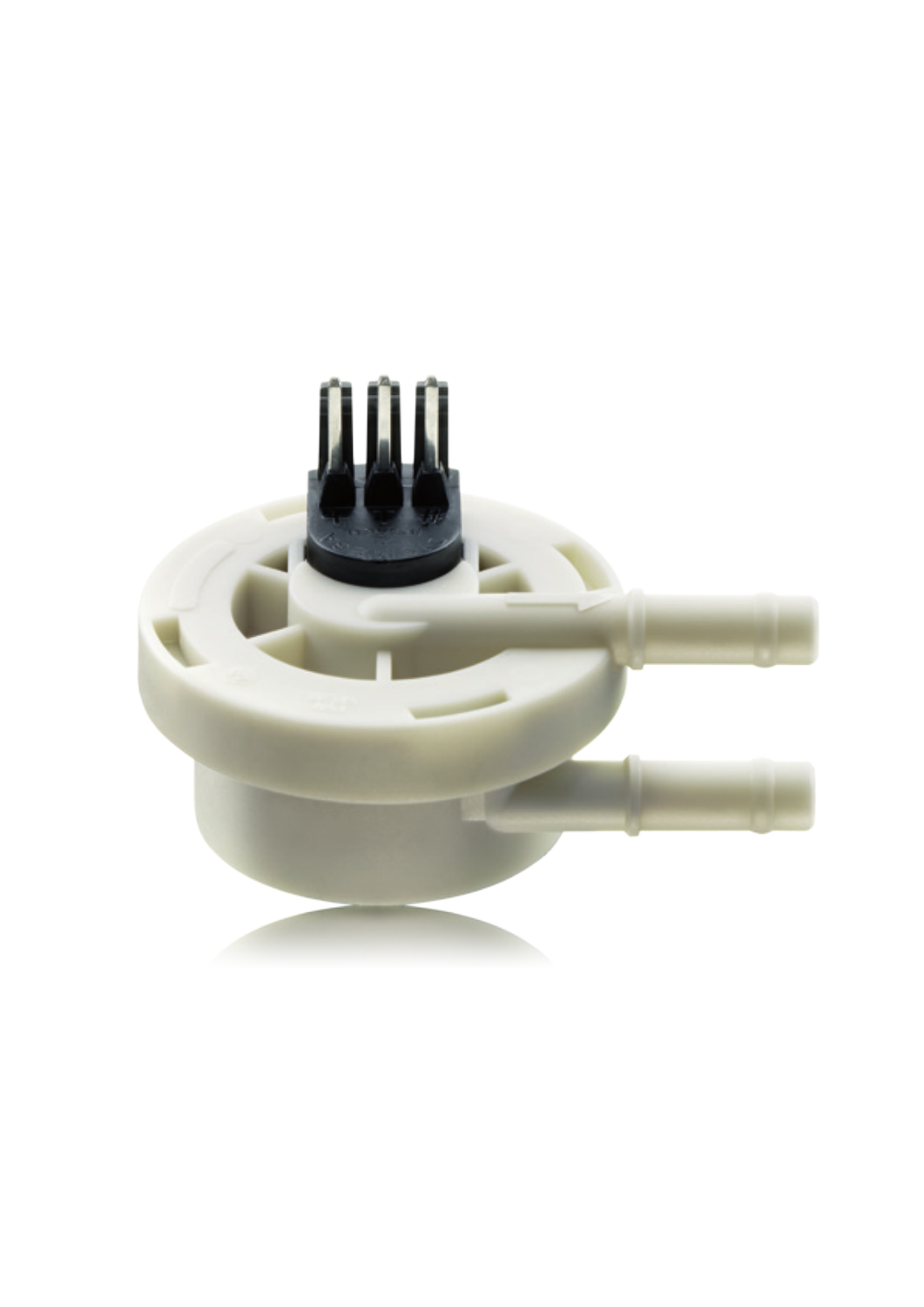## Flow Sensor FHKSC Technical Information

The Classicline FHKSC is perfectly suited for applications requiring good quality at an attractive price, for instance in coffee machines for home use. It is installed on the pump's suction side. Its light-weight design and flexible choice of connection position perfectly match manufacturers' requirements. With millions of units shipped every year, this flow sensor is also extremely reliable: it has a return rate of practically zero.

#### Flow Rate l/min

| Nozzle                                                  | Min   | Max  |
|---------------------------------------------------------|-------|------|
| $1.0 \text{ mm}$<br>and the contract of the contract of | 0.033 | 0.40 |
| $1.2 \text{ mm}$                                        | 0.075 | 0.56 |
| $1.8 \text{ mm}$<br><b>Service</b>                      | 0.075 | 0.89 |
| $2.0$ mm                                                | 0.112 | 0.90 |
| $2.7 \text{ mm}$                                        | 0.330 | 3.13 |

#### Output Signal

Pulse

#### Material

PBT (Fiberglass Reinforcement), PVDF

#### Application examples

Household Coffee Machines, Drink Dispensers, Chemicals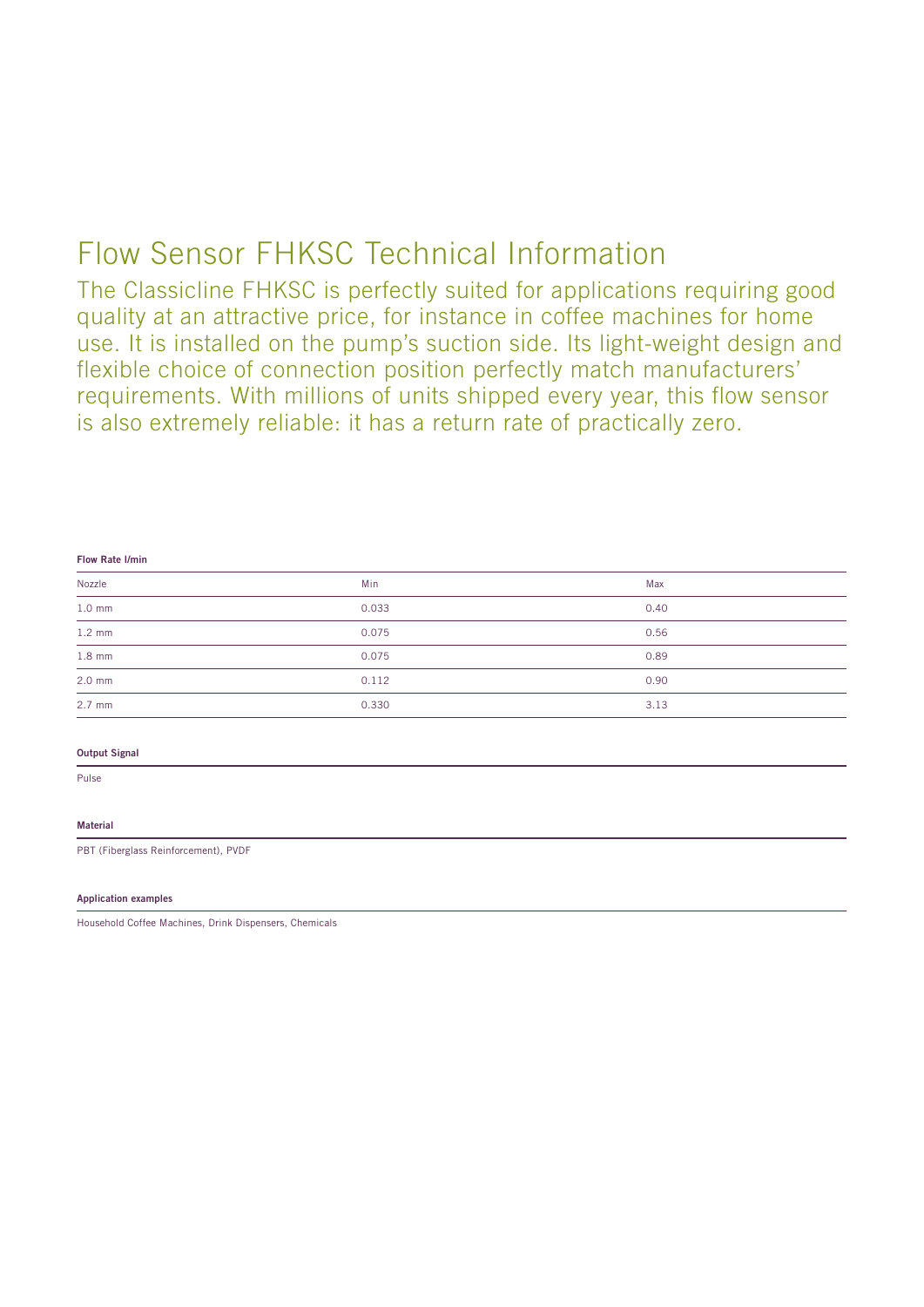| PBT (Fiberglass Reinforcement)<br><b>STD</b><br>PVDF<br><b>STD</b><br>$\equiv$<br><b>Process Connection</b><br>$\mathsf{O}^\circ$<br><b>STD</b><br>STD<br>$90^{\circ}$<br>$\bullet$<br>$\bullet$<br>$180^\circ$<br>$\bullet$<br>$\bullet$<br><b>The</b> |  |
|---------------------------------------------------------------------------------------------------------------------------------------------------------------------------------------------------------------------------------------------------------|--|
|                                                                                                                                                                                                                                                         |  |
|                                                                                                                                                                                                                                                         |  |
|                                                                                                                                                                                                                                                         |  |
|                                                                                                                                                                                                                                                         |  |
|                                                                                                                                                                                                                                                         |  |
|                                                                                                                                                                                                                                                         |  |
|                                                                                                                                                                                                                                                         |  |
| $270^\circ$<br>$\bullet$<br>$\bullet$                                                                                                                                                                                                                   |  |

### Options

Steam-Protection • –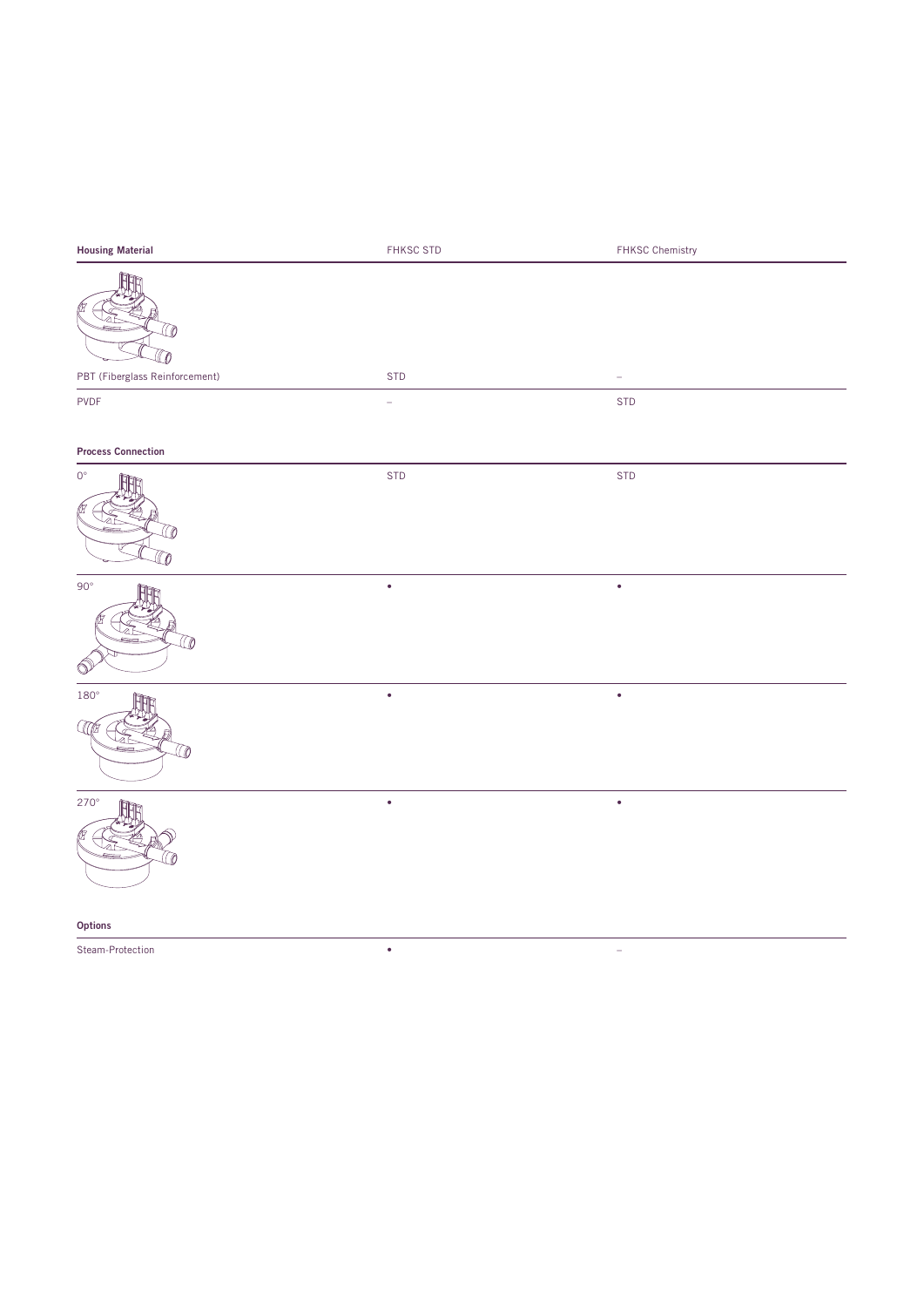| <b>El. Connection</b>          | FHKSC STD  | <b>FHKSC Chemistry</b>   |  |
|--------------------------------|------------|--------------------------|--|
|                                |            |                          |  |
| 20V Pancon Mas-Con             | <b>STD</b> | $\overline{\phantom{0}}$ |  |
| 20V Pancon Mas-Con R1,2K       | $\bullet$  | i.                       |  |
| 24V Pancon Mas-Con             | $\bullet$  | <b>STD</b>               |  |
| 24V Pancon Mas-Con R1,2K       | $\bullet$  | $\bullet$                |  |
| 0-Ring                         |            |                          |  |
| Silicone                       | <b>STD</b> | $\overline{\phantom{a}}$ |  |
| EPDM                           | $\equiv$   | $\bullet$                |  |
| FPM (Viton)                    |            | <b>STD</b>               |  |
| <b>Turbine</b>                 |            |                          |  |
|                                |            |                          |  |
| PP FT 36 2M (wetted magnets)   | <b>STD</b> |                          |  |
| PVDF FT 36 2M (wetted magnets) | $\bullet$  | $\qquad \qquad -$        |  |
|                                |            |                          |  |
| PVDF Chem. 2M (sealed magnets) |            | <b>STD</b>               |  |
| PVDF Chem. 4M (sealed magnets) |            | $\bullet$                |  |
| <b>Fixing</b>                  |            |                          |  |
|                                |            |                          |  |
| catcher, small                 | <b>STD</b> | $\bullet$                |  |
| Fastening pin                  | $\bullet$  | <b>STD</b>               |  |
| catcher, large                 | $\bullet$  | $\equiv$                 |  |